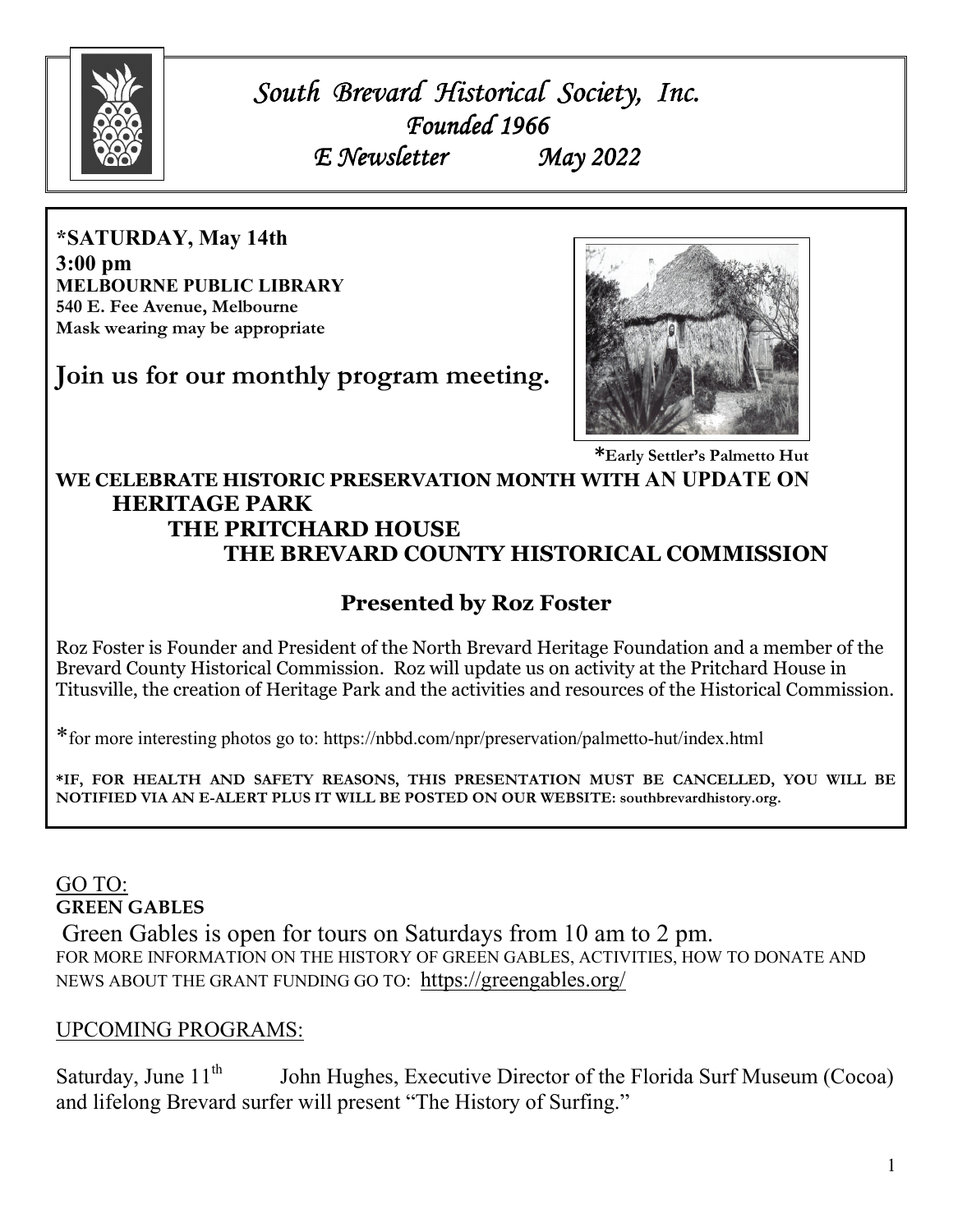### **DEAR MEMBERS AND FRIENDS,**

 The recent move of our "headquarters" from Melbourne's historic Geiger building on Prospect Street to new "office/collection" space in Palm Bay was completed several months ago. The move was done as quickly as possible but into a smaller space. Bringing order from the "stowage" of the move has been challenging but I am happy to report that our new space now strongly resembles an office and collection storage/work space. Refinement is forthcoming.

 I'm also happy to report that Diane Newman has continued her work organizing and creating a protocol for our paper archives and Kathi Harbaugh has continued to sort, clean, and organize the textile items of our "collection". This month's special feature is a report from Kathi about one of the items.

 The "collection" that exists today is what remains from a museum created and operated by the SBHS. By 1984 the museum had expanded into what we knew as "old Mel High" but water damage to the building forced a closing of the museum. All museum contents had to be removed and stored. No renovation occurred and no plan to reestablish a museum was ever successful. Over the years, the files and artifacts of the SBHS have been culled and moved from storage to storage.

 What is left of the museum is worthy of our special efforts to organize, carefully store, and make the history it reveals available to our community. We can make information available through hands on and on line research as well as utilize physical artifacts for traveling exhibits. If you are interested in helping with the "Collection Project" email us at: contact@southbrevardhistoricalsociety.org.

I hope to see you soon.

 *Carol*  **Carol Andren, President SBHS (321.725.4115)** 

### **SPECIAL FEATURE: FROM THE SBHS "COLLECTION" by Kathi Harbaugh**

At the end of this month we will celebrate a cherished national holiday, Memorial Day. In honor of this day I want to highlight a special item in the society's textile collection. I have just finished doing complete inventory of the SBHS textiles and found many wonderful items and a few incredible surprises. Very few of the textile items relate to men and most are military in nature. One in particular is very special, a Marine Corps Marching Band uniform. Attached to it with a paper clip was a piece of paper stating it was from the Spanish-American war.



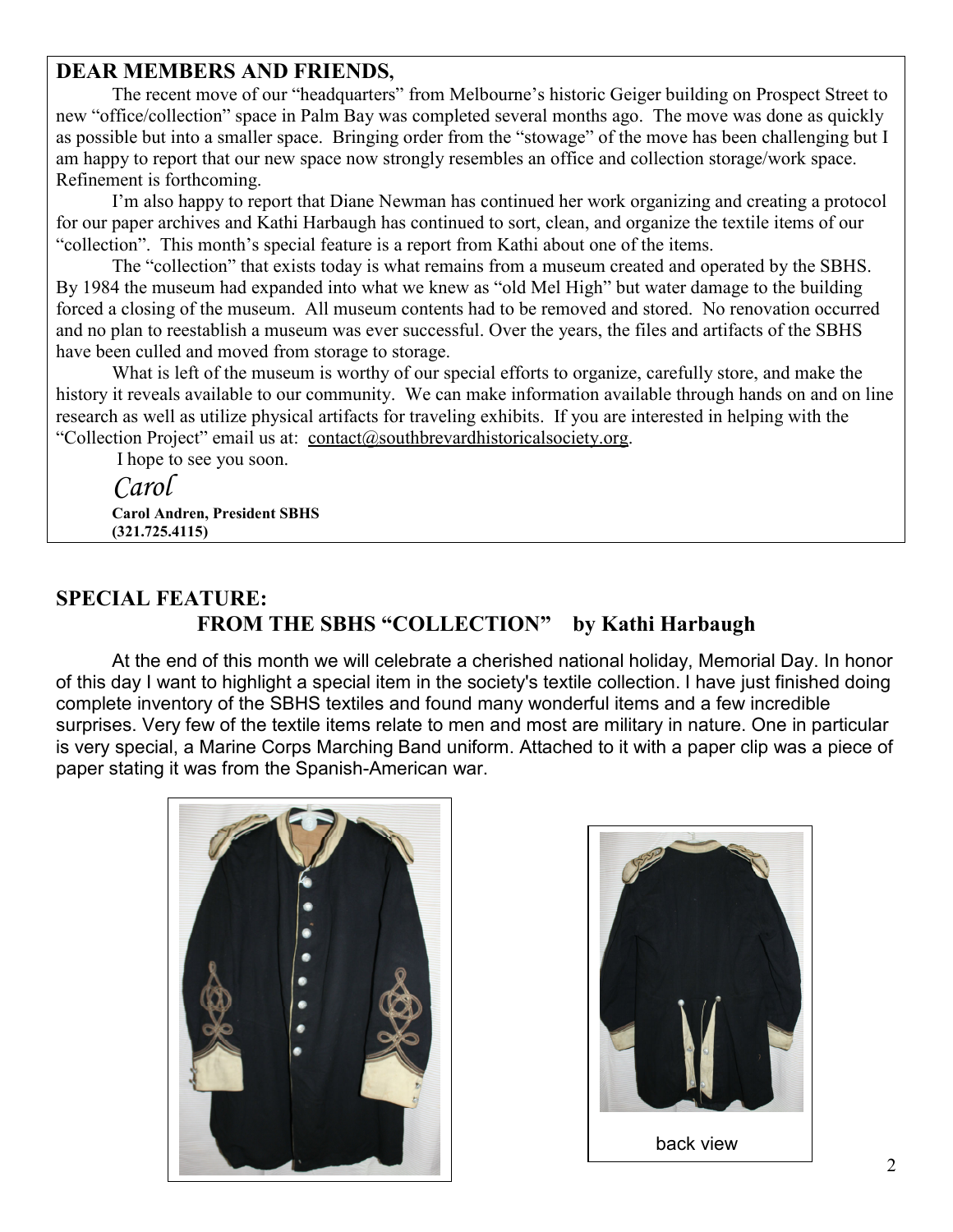The use of military musicians has a long history both on and off the fighting field. Just think how iconic is Archibald M Willard's painting "The Spirit of '76". So important is this musical tradition that the United States Congress established The United States Marine Band in 1798. This organization has always been associated with the President of the United States since John Adams asked the band to perform at the White House and Thomas Jefferson asked that they play at his inauguration. Of course the most famous commander of the organization was John Phillip Sousa.



Our uniform is in great condition, even though it is soiled. It has its entire special lyre buttons and its epaulettes. There are a few tiny holes in the wool and a rip at the shoulder, but otherwise it is in great shape.

 One bit of important information that we don't have is who wore this uniform and where. it may be written somewhere in our archives, but we haven't had time to check them out at this time. If anyone can help us with this information, we really would appreciate it.

For further inquiry: \*\*\*General History of The United States Marine Band: includes links to listen to music by JP Sousa https://en.wikipedia.org/wiki/United States Marine Band \*\*\*Explanation of Uniforms: https://www.youtube.com› watch \*\*\*Life of John Phillip Sousa: includes links to listen to music by JP Sousa https://en.wikipedia.org/wiki/John\_Philip\_Sousa \*\*\*The Spanish American War https://en.wikipedia.org/wiki/Spanish%E2%80%93American\_War \*\*\*History of Memorial Day https://en.wikipedia.org/wiki/Memorial\_Day